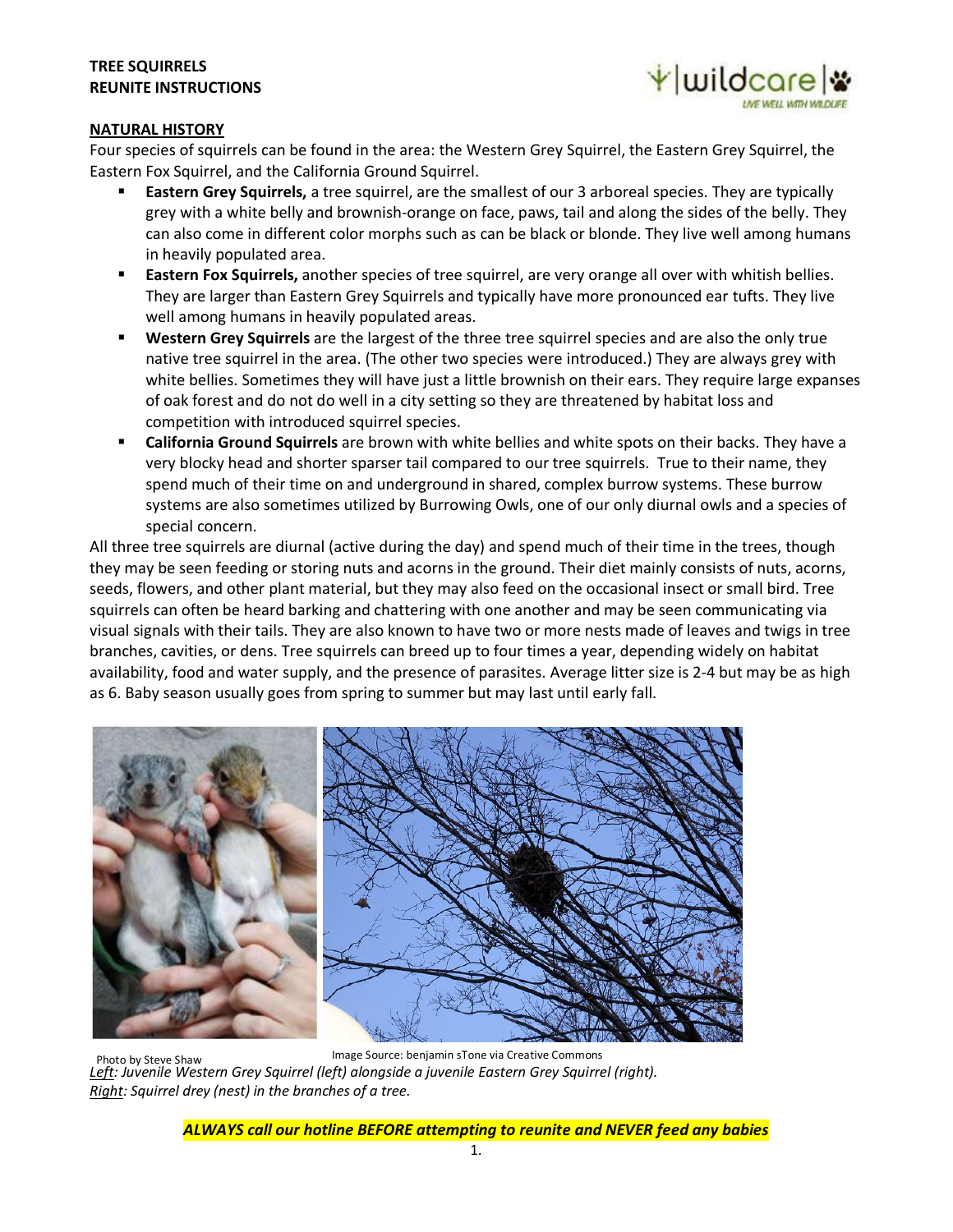

## **INSTRUCTIONS FOR REUNITING SQUIRRELS**

Reuniting babies with their mother gives them the best chance of survival – we are very good at what we do but wild moms make the best parents! When we can get babies back with their mom it also helps WildCare save resources and manpower for those animals that do need to stay in our hospital. In a typical baby season WildCare will treat around 200 squirrels! Thank you so much for helping with this vital task!

## *Please note: ALWAYS call our hotline BEFORE attempting to reunite and NEVER feed any babies*

*Every situation is different and we can help you determine if a reunite is the best option and if so, how and when. The chances of success include many variables, such as the weather, age of babies, whether or not they are injured or warm enough, local predators, length of time since nest disturbance and more.*

1. **Very important: DO NOT feed the babies any food or liquid!** They will be fine if the separation time has been less than 48 hours. We want them hungry so they cry out for mom. Feeding them will cause life-threatening problems such as diarrhea, bloat and aspiration pneumonia. The babies were given subcutaneous fluids by med staff so they will be properly hydrated for at least 24-48 hours! If the reunite is unsuccessful the first day and you are keeping them overnight, consult med staff.

## 2. **Prepare a shallow (approximately 5" x 7") sturdy box for the babies.**

*(Note: If you have the entire intact nest, this is best to place babies in it and place it at the base of the tree without a box.*) If you do not have the nest, your box needs to be deep enough that they cannot climb out but not so deep that mom will be afraid to go in it. Line the box with fleece or flannel. Do not use towels with terrycloth/holes/loose strings as claws will become entangled. If you have some of the original nesting material, place some in and around the box to help make mom more likely to explore it. The difficult task here is you don't want the babies to be cold or completely vulnerable to predators but you also don't want them so buried in towels that mom will not see or find them. They will burrow under everything. With a heat source under half the box, fewer towels are better.

- 3. **Secondary heat sources are required.** The heat source can be a Snuggle Safe disk in it's case in the box, or heating pad with extension cord on medium outside of the box under half the box (so they can move if they begin to overheat). Homemade heat sources can be created by taking an old sock, filling it with dry rice or beans, tie in knot and microwave until hot. These only hold heat for an hour or so, so need to be re-warmed frequently. Never allow babies to have direct contact with heat pad or Snuggle Safe as they can burn themselves.
- 4. **Place the box at the base of the tree where the nest fell from and make sure it's stable.** The box should be on even ground so it won't wobble or tip when mom investigates. In the case of predators in the area the box can be nailed to tree or hung by bungee cords and rope if needed but it must be stable or mom will not go into it. Make sure an adult squirrel could stand on the edge and go in without it wobbling or tipping. If this happens the babies will spill onto the ground mom will be scared off and likely not return. An adult squirrel will not know to look in a strange cardboard box so it must be placed in mom's path up and down her nest tree. You cannot relocate the box/babies and expect mom to know to go looking. It must be placed at/against the nest tree. If the entire tree has been removed, place box directly on the stump.
- 5. **Make the babies call for mom.** It is likely mom has run off to prepare a new nest and since her babies have been gone for some time, might not be in the immediate area when you return. In order for her to know that her babies are there (and that they are in a strange box), it helps to get her attention. Once you have everything set up, pull up video of baby squirrels calling for mom on YouTube on your phone and play as loud as possible a few times before leaving the area. If you do not have a smartphone or cell reception, you can hold a baby up by the armpits so that they are uncomfortable